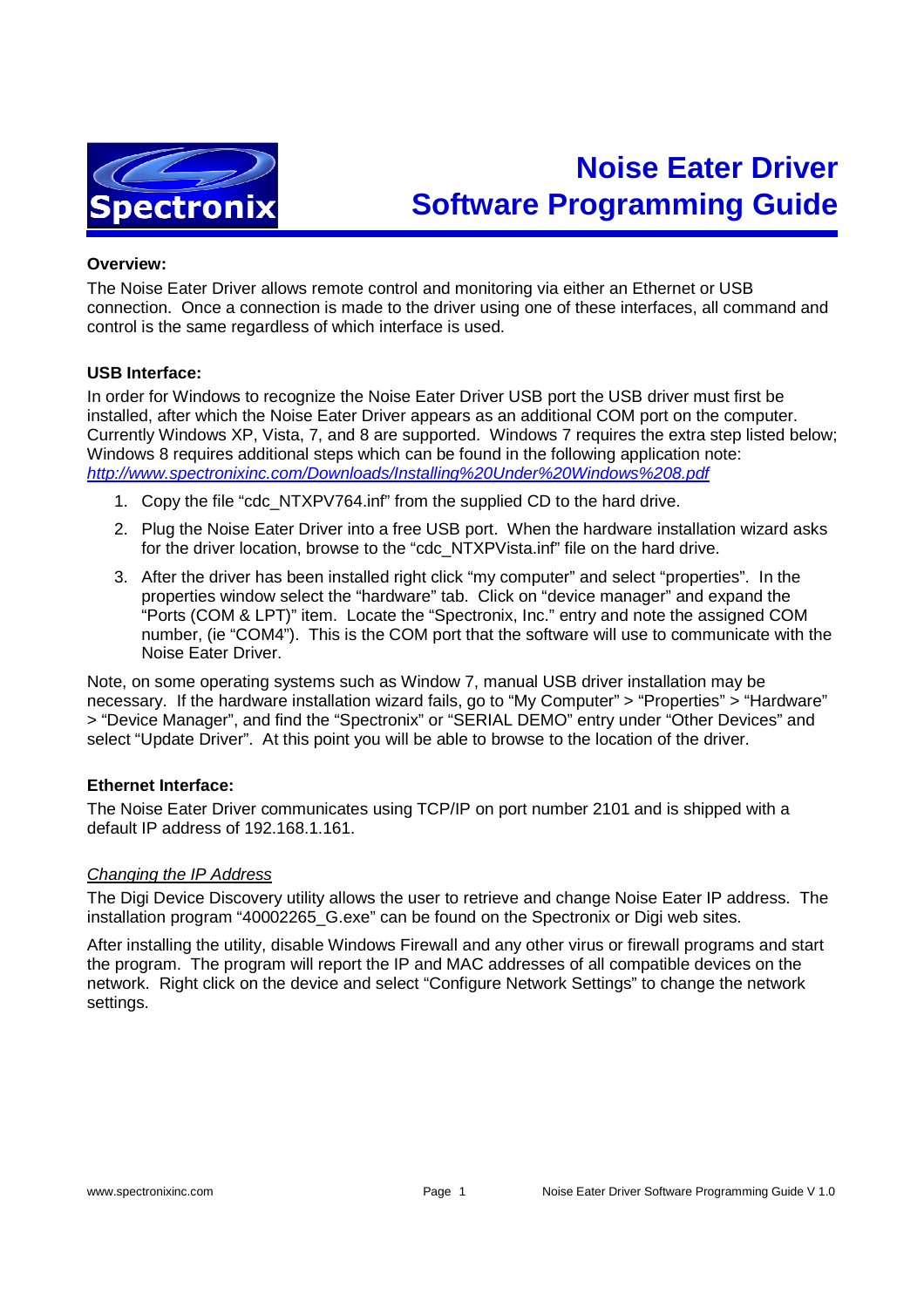

# **Updating the Firmware:**

It is possible for the user to update the Noise Eater Driver firmware over the Ethernet port using the Spectronix Bootloader application which can be found on the included CD or downloaded from the Spectronix web site. With the unit powered off press and hold the recessed programming button while turning on the main power switch, the LED will turn solid green. Release the button and follow the bootloader user's manual for instructions on loading the firmware.

## **Commands:**

The Noise Eater Driver uses ASCII data to communicate with a host computer; the tables below list the individual commands, parameters, and responses from the Noise Eater.

Notes:

- 1. All communication is initiated by the host.
- 2. Commands are not case sensitive.
- 3. A space or equal sign should be inserted between the command and any parameters.
- 4. All commands should be terminated with a <CR> <LF>.
- 5. Responses from the Noise Eater Driver are initiated with >0x00> and terminated with <CR> <LF> <0xFF>.

| <b>Get Unit Information and driver status</b> |                              |
|-----------------------------------------------|------------------------------|
| Command:                                      | <b>Example / Parameters:</b> |
| $\bf{v}$ $\bf{v}$                             | (none)                       |
| Response:                                     | Example / Parameters:        |
| <b>Start of message</b>                       | <0x00>                       |
| <b>Command echo</b>                           | ?,                           |
| Unit name                                     | 100436A,                     |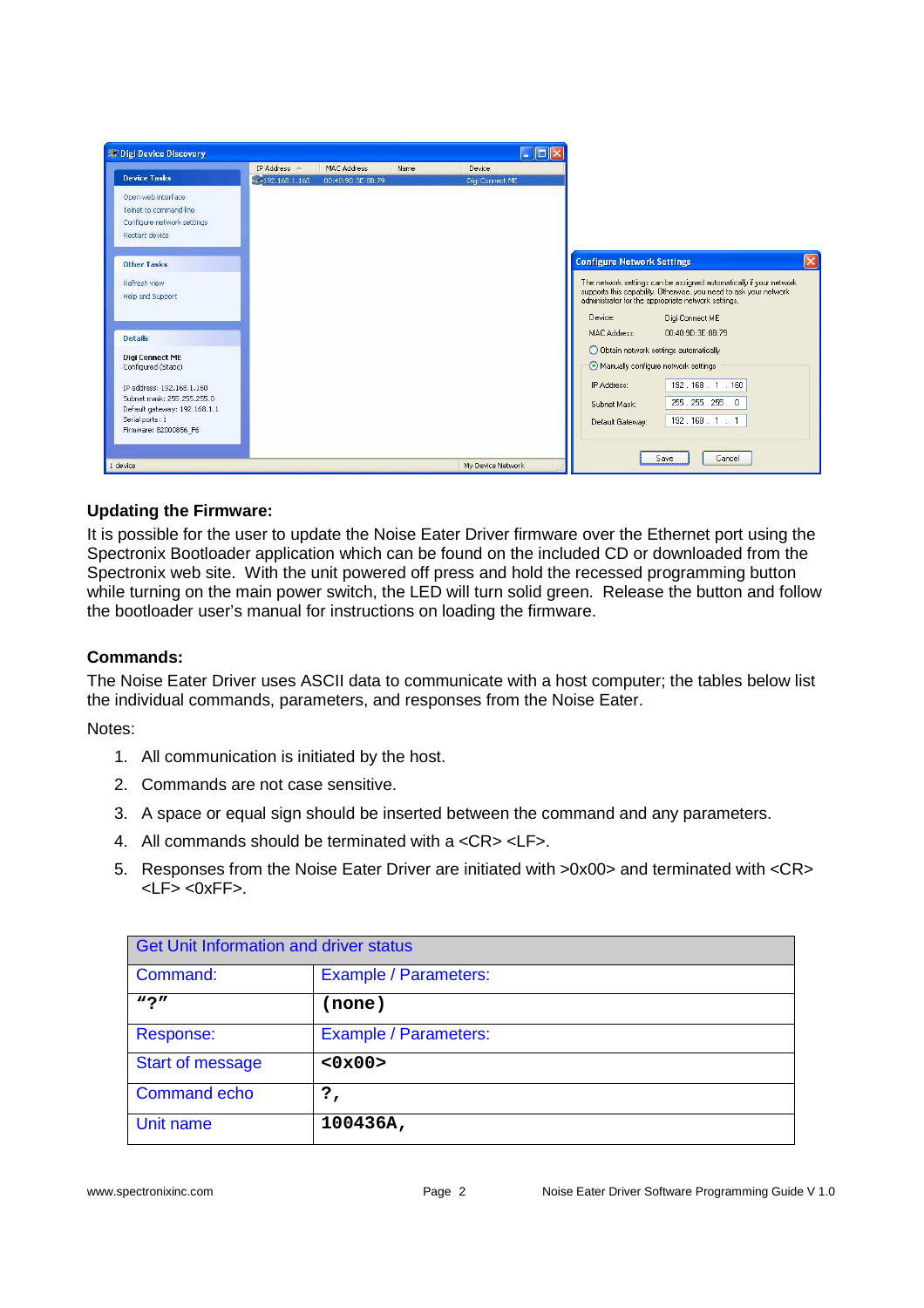| <b>Firmware Rev</b> | 000.000,        |
|---------------------|-----------------|
| Termination         | $CR/LF <0$ xFF> |
| Notes:              |                 |

| Get the chassis status and settings |                                                |  |
|-------------------------------------|------------------------------------------------|--|
| Command:                            | <b>Example / Parameters:</b>                   |  |
| "Status"                            | (none)                                         |  |
| Response:                           | <b>Example / Parameters:</b>                   |  |
| <b>Start of message</b>             | $<0 \times 00$                                 |  |
| <b>Command echo</b>                 | Status,                                        |  |
| Alarm                               | $0,$ (0=normal, 1=fault)                       |  |
| <b>Loop Control</b>                 | $c$ , (c=closed, o=open)                       |  |
| <b>Beam Control</b>                 | $0$ , (0=zero order beam, 1= first order beam) |  |
| <b>Proportional Gain</b>            | $050, (0.100\%)$                               |  |
| <b>Integral Gain</b>                | 020, (0:100%)                                  |  |
| <b>Optical Setpoint</b>             | 250, (Absolute power in V*100)                 |  |
| <b>RF Power Setpoint</b>            | 050, (0:100%)                                  |  |
| <b>RF</b> Gain                      | $020, (0.100\%)$                               |  |
| <b>Phase Gain</b>                   | 250, (%*10 - see phase gain command)           |  |
| Frequency                           | 050000000, (MHz)                               |  |
| <b>Phase offset</b>                 | 090, $(0.360)$                                 |  |
| <b>Amplitude Scale</b>              | 0512, (0:1023)                                 |  |
| <b>Termination</b>                  | $CR/LF <0$ xFF>                                |  |
| Notes:                              |                                                |  |

| Read the current measurements |                                                                  |
|-------------------------------|------------------------------------------------------------------|
| Command:                      | Example / Parameters:                                            |
| "Meas"                        | (none)                                                           |
| Response:                     | Example / Parameters:                                            |
| <b>Start of message</b>       | <0x00>                                                           |
| <b>Command echo</b>           | Meas,                                                            |
| Alarm                         | $0,$ (0=normal, 1=fault)                                         |
| <b>Optical Power</b>          | 250, (Absolute power in V*100)                                   |
| <b>RF</b> control value       | 050, (0:100% - current value of the RF amplitude control signal) |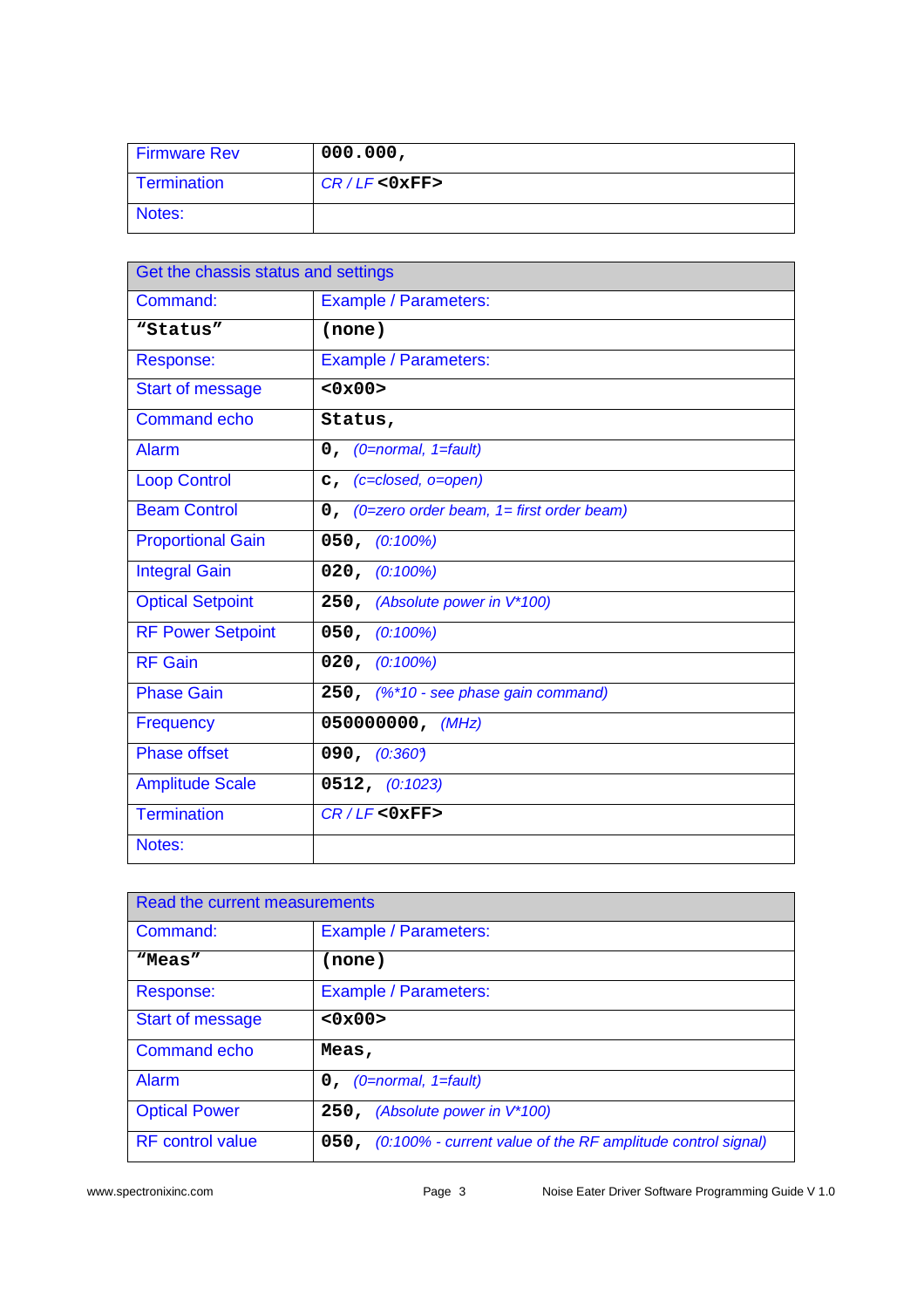| <b>Phase Correction</b> | 030, (relative RF phase offset 0:1809) |
|-------------------------|----------------------------------------|
| Termination             | $CR/LF <0$ xFF>                        |
| Notes:                  |                                        |

| Change the frequency of both channels |                        |
|---------------------------------------|------------------------|
| Command:                              | Example / Parameters:  |
| "SetFreq"                             | $^{\rm w}50.5''$ (MHz) |
| Response:                             | Example / Parameters:  |
| <b>Termination</b>                    | $<0$ $xFF$             |
| Notes:                                |                        |

| Change the phase offset of CHB |                                                                                                                                                  |
|--------------------------------|--------------------------------------------------------------------------------------------------------------------------------------------------|
| Command:                       | <b>Example / Parameters:</b>                                                                                                                     |
| "SetPhase"                     | <b>"90"</b><br>(degees)                                                                                                                          |
| Response:                      | <b>Example / Parameters:</b>                                                                                                                     |
| <b>Termination</b>             | $<0$ $xFF$                                                                                                                                       |
| Notes:                         | Advances the phase of CHB by the specified amount. When<br>phase control is enabled, this value is changed automatically<br>by the control loop. |

| Change the phase offset of CHB |                                                                                                                                                                               |
|--------------------------------|-------------------------------------------------------------------------------------------------------------------------------------------------------------------------------|
| Command:                       | Example / Parameters:                                                                                                                                                         |
| "SetAmp"                       | "1023"<br>(amplitude 0-1023)                                                                                                                                                  |
| Response:                      | Example / Parameters:                                                                                                                                                         |
| <b>Termination</b>             | $<0$ $xFF$                                                                                                                                                                    |
| Notes:                         | Sets the DDS digital amplitude of both channels. This should<br>be set for the desired optical throughput while the phase gain<br>is zero and the phase offset is set to 60°. |

| <b>Change the Optical Setpoint level</b> |                                                       |
|------------------------------------------|-------------------------------------------------------|
| Command:                                 | <b>Example / Parameters:</b>                          |
| "OpticalSP"                              | "250"<br>$(0.500 V*100)$                              |
| Response:                                | <b>Example / Parameters:</b>                          |
| Termination                              | $<0$ $xFF$                                            |
| Notes:                                   | The Noise Eater adjusts the RF power in an attempt to |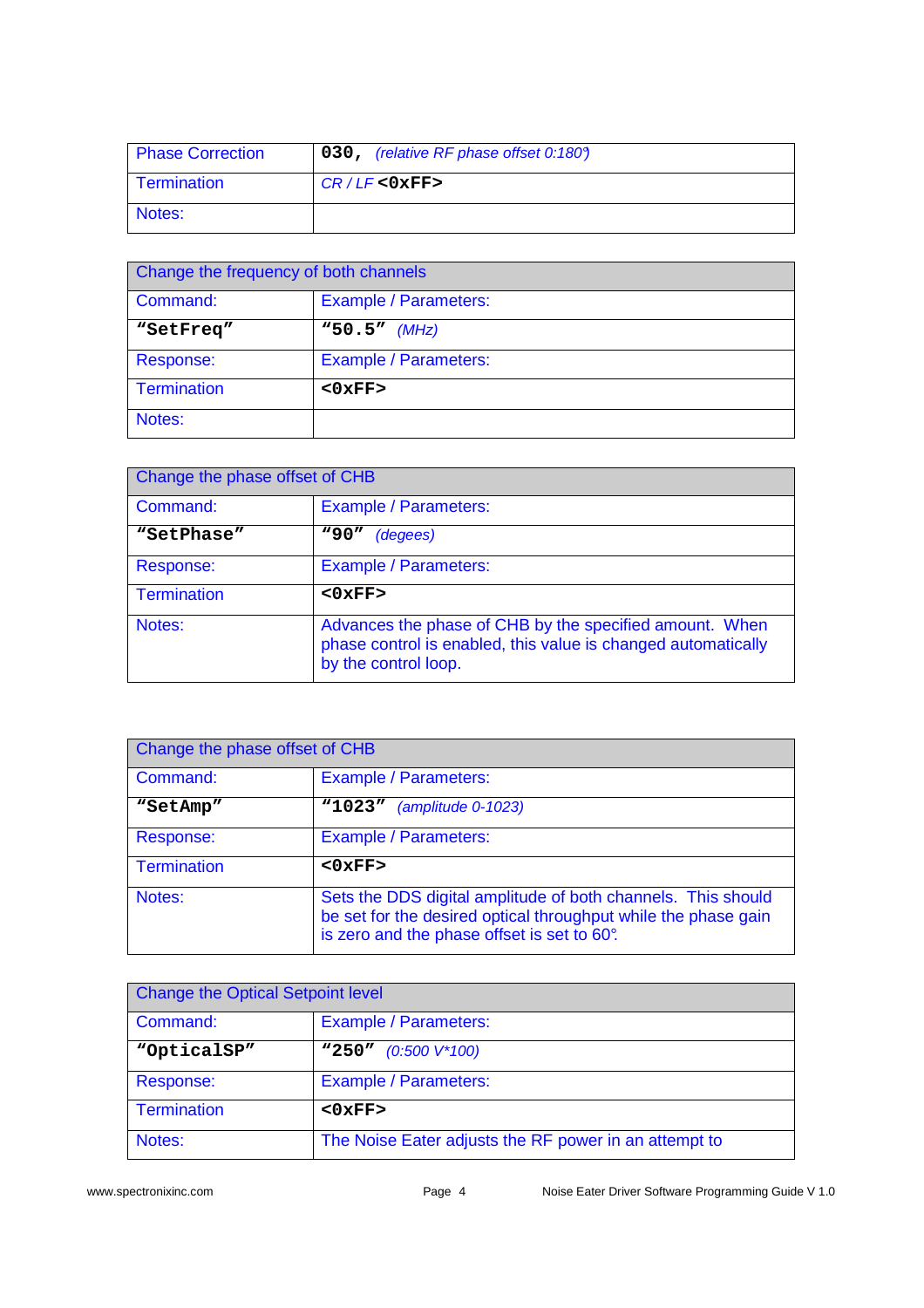| stabilize the optical input signal to this level. The Noise Eater |
|-------------------------------------------------------------------|
| has an internal $50\Omega$ termination on the detector input.     |

| Change the RF Setpoint level |                                                                                                                                                                                                                                                                                                                      |  |
|------------------------------|----------------------------------------------------------------------------------------------------------------------------------------------------------------------------------------------------------------------------------------------------------------------------------------------------------------------|--|
| Command:                     | <b>Example / Parameters:</b>                                                                                                                                                                                                                                                                                         |  |
| "RFSP"                       | "50"<br>$(0:100\%)$                                                                                                                                                                                                                                                                                                  |  |
| Response:                    | <b>Example / Parameters:</b>                                                                                                                                                                                                                                                                                         |  |
| <b>Termination</b>           | $<0$ $xFF$                                                                                                                                                                                                                                                                                                           |  |
| Notes:                       | In closed loop mode the Noise Eater adjusts the relative RF<br>phase in an attempt to stabilize the RF drive to this level. This<br>assumes a full scale input level of 5V. The Noise Eater has an<br>internal $50\Omega$ termination on the detector input. The SetAmp<br>command adjusts the DDS full scale level. |  |

| Change the RF Setpoint level |                                                                                                                                                                                                                                                                                                                                            |  |
|------------------------------|--------------------------------------------------------------------------------------------------------------------------------------------------------------------------------------------------------------------------------------------------------------------------------------------------------------------------------------------|--|
| Command:                     | Example / Parameters:                                                                                                                                                                                                                                                                                                                      |  |
| "PhaseGain"                  | <b>"100"</b> $(0.250 - % * 10)$                                                                                                                                                                                                                                                                                                            |  |
| Response:                    | Example / Parameters:                                                                                                                                                                                                                                                                                                                      |  |
| <b>Termination</b>           | $<0$ $xFF$                                                                                                                                                                                                                                                                                                                                 |  |
| Notes:                       | The Noise Eater adjusts the relative RF phase in an attempt to<br>stabilize the RF drive level. This value determines the amount<br>to adjust the phase on every 10mS sample - %Phase<br>adjustment = [Value]*10 * %OptialError. For a 50% RF error<br>signal, a value of 100 (10%) will adjust the phase 5% of its full<br>range (0-180). |  |

| Set tuning mode |                                                                                    |
|-----------------|------------------------------------------------------------------------------------|
| Command:        | Example / Parameters:                                                              |
| "tune"          | $"10"$ (0:100%)                                                                    |
| Response:       | Example / Parameters:                                                              |
| Termination     | $<0$ $xFF$ >                                                                       |
| Notes:          | Modulates the current optical setpoint by the amount specified<br>at a 320mS rate. |

| Set open or closed loop control (Rev 1.0 and above) |                              |
|-----------------------------------------------------|------------------------------|
| Command:                                            | <b>Example / Parameters:</b> |
| "setloop"                                           | "c" (c=closed, o=open)       |
| Response:                                           | Example / Parameters:        |